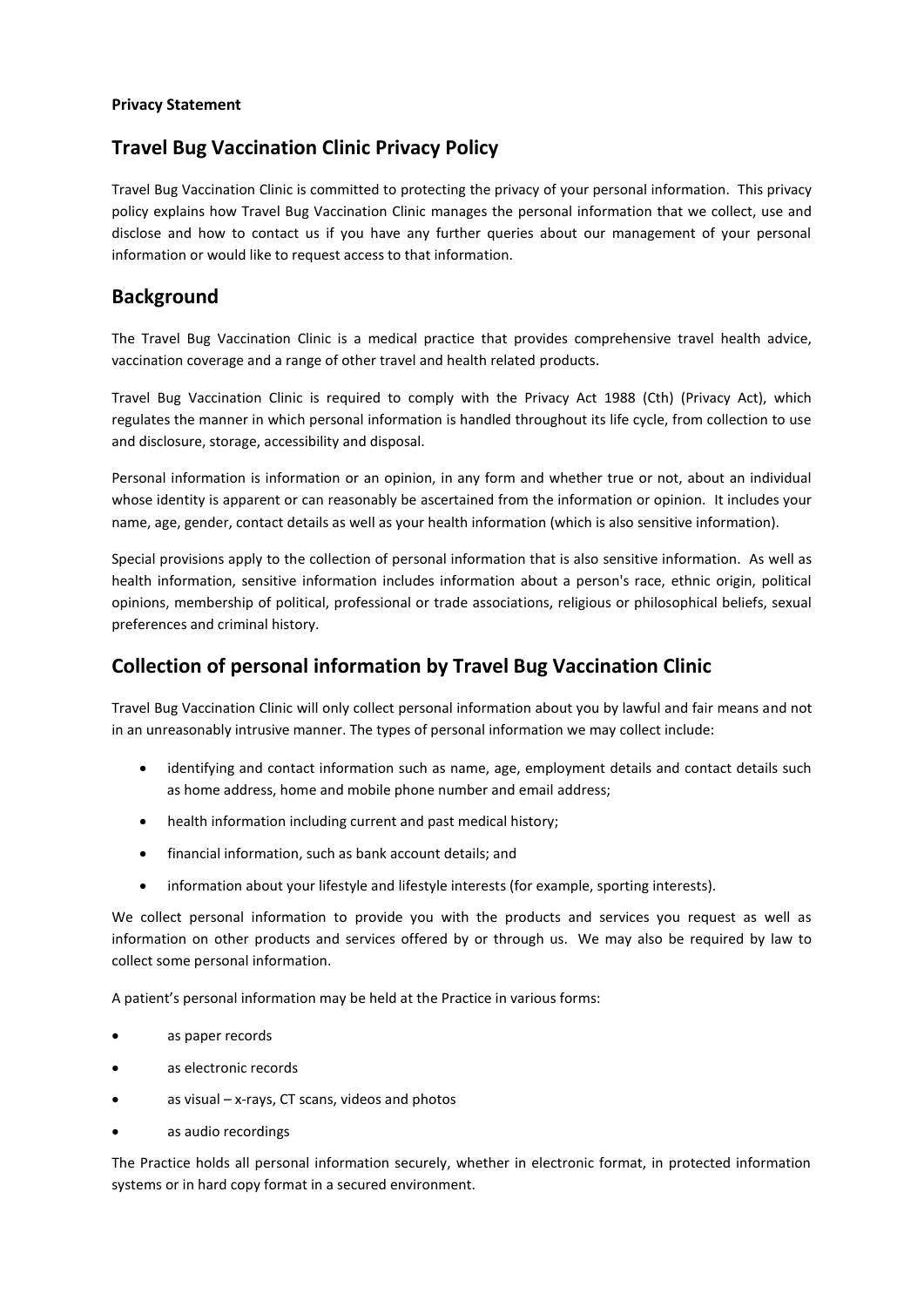The Practice's procedure for collecting personal information is set out below.

- 1. Practice staff collect patients' personal and demographic information via registration when patients present to the Practice for the first time.
- 2. During the course of providing medical services, the Practice's healthcare practitioners will consequently collect further personal information.
- 3. Personal information may also be collected from the patient's guardian or responsible person (where practicable and necessary), or from any other involved healthcare specialists.

Where possible, we will collect personal information directly from you or a person authorised to provide this information on your behalf. Where we collect your personal information from a third party (for example, a government agency, employer, educational institution and service provider or adviser who has dealt with you) we will take reasonable steps to ensure that you are made aware of this.

### **Use and disclosure of personal information by Travel Bug Vaccination Clinic**

Travel Bug Vaccination Clinic will only use or disclose your personal information as permitted under the Privacy Act.

We will use your personal information to:

- provide you with the products and services you request; manage our relationship with you;
- provide you with information about other products and services that we think may be of interest to you (this may include our own products and services or the products or services of others);
- develop products and services; and
- perform any of our other functions and activities.

Our range of products and services and our functions and activities may vary from time to time.

In order to properly conduct our activities, we may disclose, with your consent where necessary, personal information to other persons or organisations (and they may contact you directly). Such persons and organisations include:

- health service providers;
- our service providers;
- your employer; persons authorised by you, including your agents and advisers and educational institutions;
- payment systems operators and financial institutions; and
- other parties to whom we are authorised or required by law to disclose information.

#### **Data quality and security**

To the extent required by the Privacy Act, Travel Bug Vaccination Clinic will take reasonable steps to:

- make sure that the personal information that we collect, use and disclose is accurate, complete and up to date;
- protect the personal information that we hold from misuse and loss and from unauthorised access, modification or disclosure; and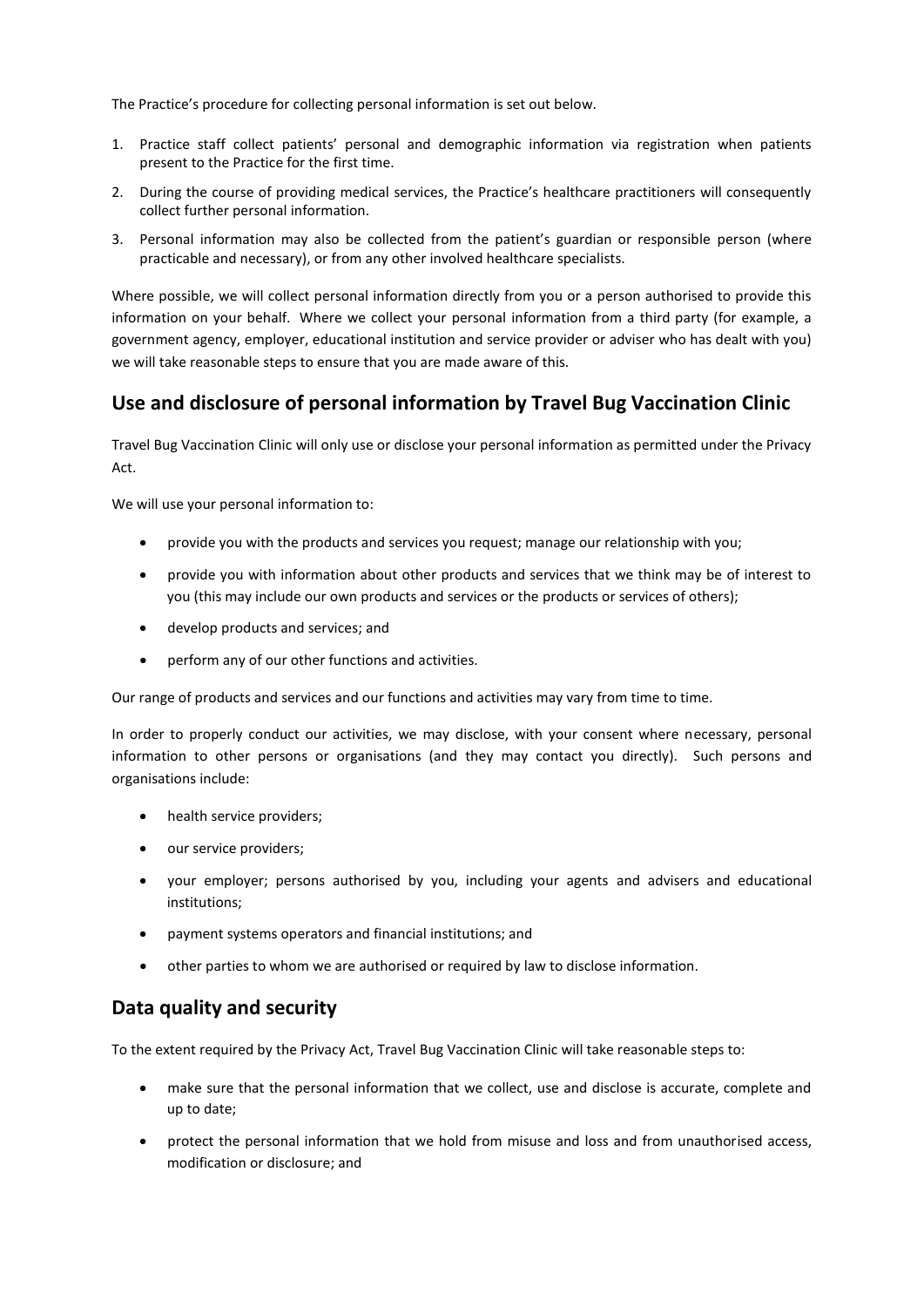where permitted by law, destroy or permanently de-identify personal information that is no longer needed for any purpose that is permitted by the Privacy Act.

#### **Anonymity**

Travel Bug Vaccination Clinic will generally provide individuals with the option of not identifying themselves when entering transactions when it is lawful and practicable to do so. However, on many occasions we will not be able to do this. For example, we will need your name and address in order to provide you a medical service.

#### **Use of Commonwealth Government identifiers**

Travel Bug Vaccination Clinic will not use Commonwealth government identifiers, such as Medicare numbers, as its own identifier of individuals. We will only use or disclose such identifiers in the circumstances permitted by the Privacy Act.

#### **Transfer of personal information overseas**

If Travel Bug Vaccination Clinic transfers your personal information outside Australia, we will comply with the requirements of the Privacy Act that relate to transborder data flows.

#### **Access to and correction of your personal information**

Please contact Travel Bug Vaccination Clinic if you would like to access or correct the personal information that we hold about you. Travel Bug Vaccination Clinic will generally provide you with access to your personal information if practicable (although a fee may be imposed), and will take reasonable steps to amend any personal information about you which is inaccurate or out of date. Travel Bug Vaccination Clinic must be certain of your identity before any personal information is disclosed. In order to protect the personal information of the individual, the individual must prove his/her identity. Proof of identity can be ascertained by the individual providing:

- Full name
- Date of birth and
- Address, as recorded in our records

Other identifiers can be provided for proof of identity dependent on circumstances.

In some circumstances, Travel Bug Vaccination Clinic may not permit access to your personal information, or may refuse to correct your personal information, in which case we will provide you reasons for this decision.

## **Website Data Collection**

#### **Types of Data collected**

Among the types of Personal Data that this Application collects, by itself or through third parties, there are: Cookie and Usage data.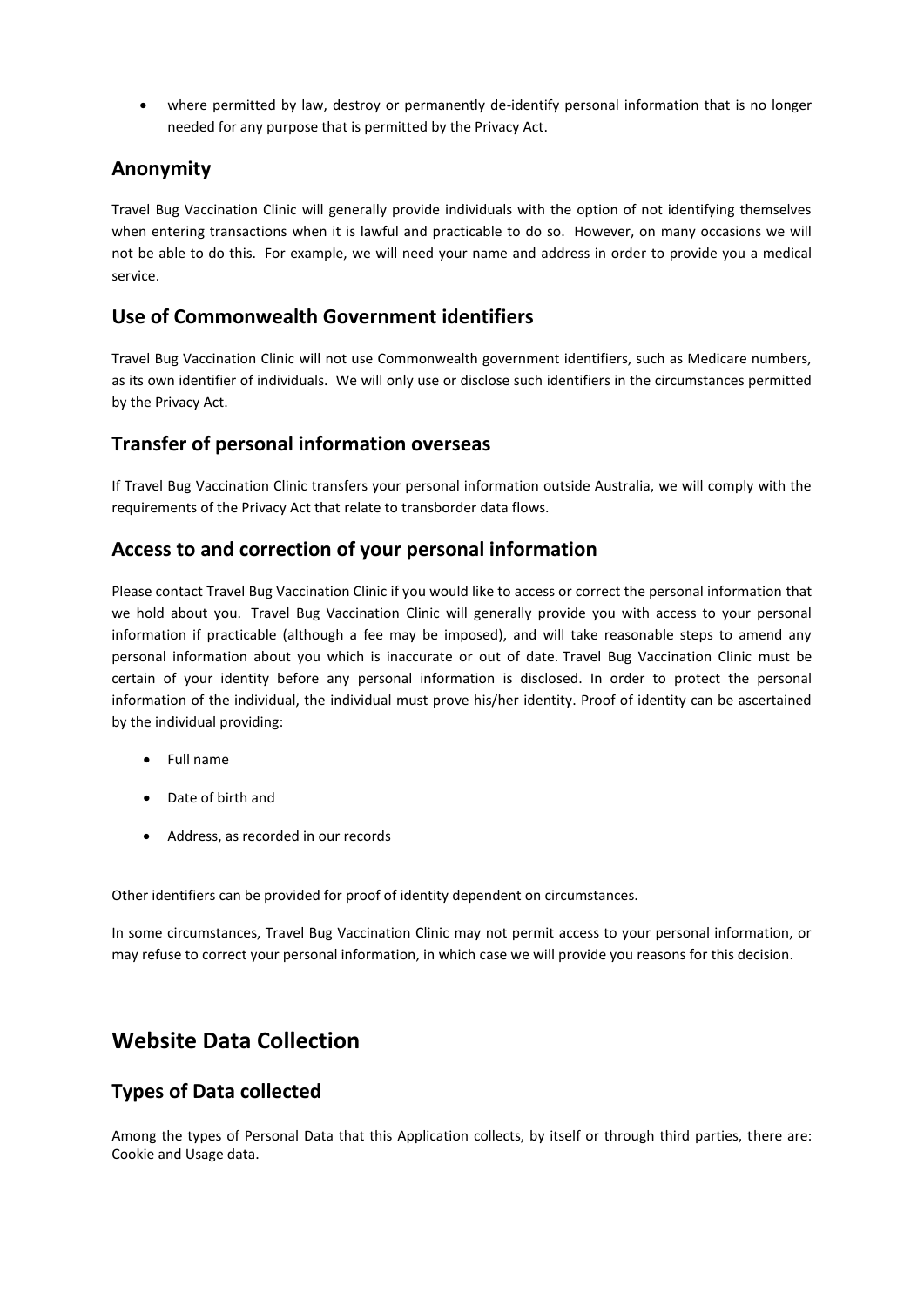Other Personal Data collected may be described in other sections of this privacy policy or by dedicated explanation text contextually with the Data collection.

The Personal Data may be freely provided by the User, or collected automatically when using this Application. Any use of Cookies - or of other tracking tools - by this Application or by the owners of third party services used by this Application, unless stated otherwise, serves to identify Users and remember their preferences, for the sole purpose of providing the service required by the User.

Failure to provide certain Personal Data may make it impossible for this Application to provide its services.

Users are responsible for any Personal Data of third parties obtained, published or shared through this Application and confirm that they have the third party's consent to provide the Data to the Owner.

# **Mode and place of processing the Data**

#### **Methods of processing**

Travel Bug Vaccination Clinic processes the Data of Users in a proper manner and shall take appropriate security measures to prevent unauthorized access, disclosure, modification, or unauthorized destruction of the Data.

The Data processing is carried out using computers and/or IT enabled tools, following organizational procedures and modes strictly related to the purposes indicated. In addition to the Travel Bug Vaccination Clinic, in some cases, the Data may be accessible to certain types of persons in charge, involved with the operation of the site (administration, sales, marketing, legal, system administration) or external parties (such as third party technical service providers, mail carriers, hosting providers, IT companies, communications agencies) appointed, if necessary, as Data Processors by the Owner. The updated list of these parties may be requested from the Data Controller at any time.

#### **Place**

The Data is processed at the Travel Bug Vaccination Clinic's operating offices and in any other places where the parties involved with the processing are located. For further information, please contact the Travel Bug Vaccination Clinic.

#### **Retention time**

The Data is kept for the time necessary to provide the service requested by the User, or stated by the purposes outlined in this document, and the User can always request that the Travel Bug Vaccination Clinic suspend or remove the data.

#### **The use of the collected Data**

The Data concerning the User is collected to allow the Owner to provide its services, as well as for the following purposes: Analytics.

The Personal Data used for each purpose is outlined in the specific sections of this document.